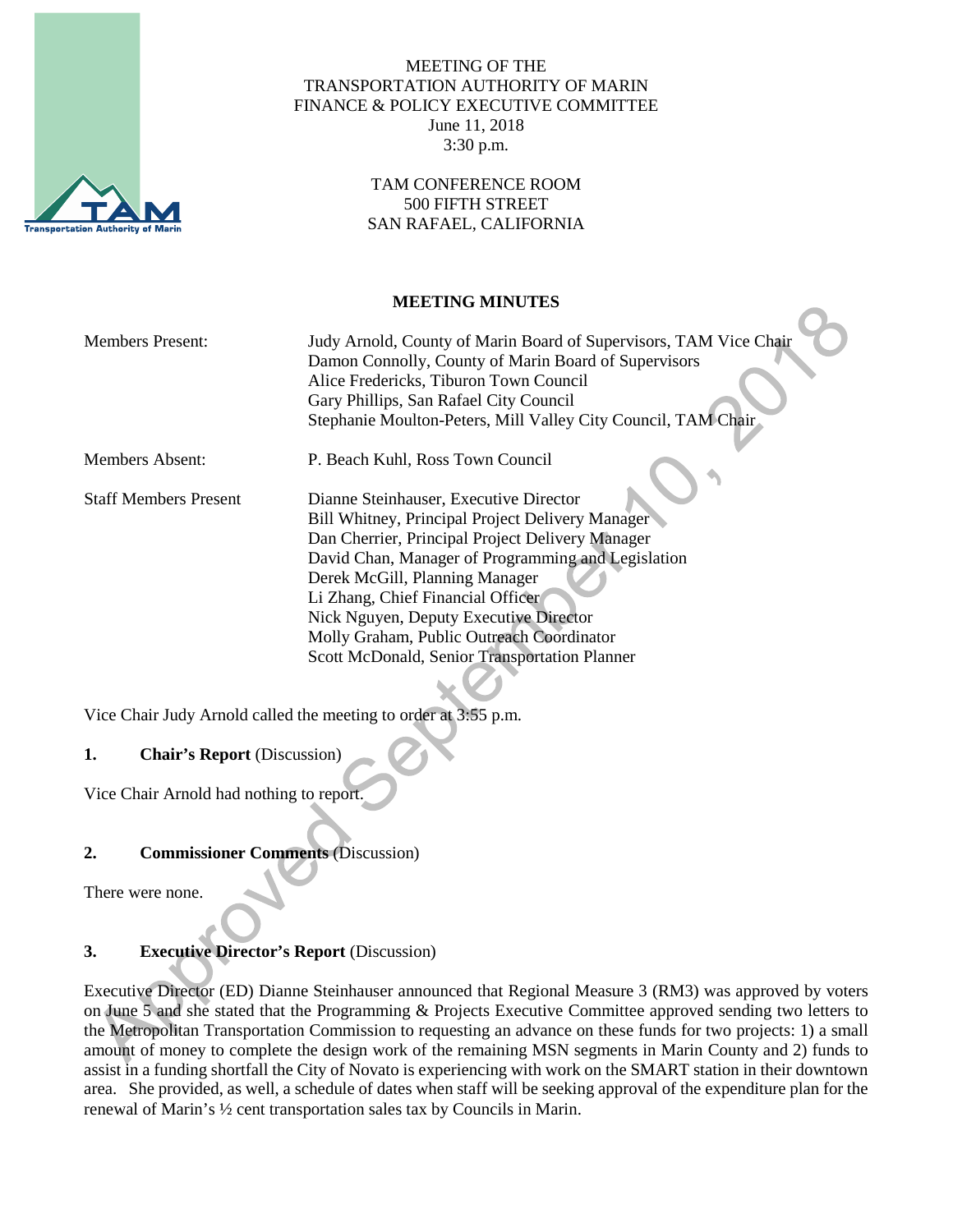TAM F & P Executive Committee Meeting Page 2 of 5 June 11, 2018

David Schonbrunn, TRANSDEF, stated that he recently completed a nine-county campaign that was in opposition to Regional Measure 3 due to what he considered to be failed policies that have resulted in 20 years of increased congestion on the roads. He said that vehicle miles travelled (VMT) is increasing in Marin more than the other Bay Area counties. As a result, TAM's possible sales tax renewal is more of the status quo when it comes to policy planning. He said that he is considering opposing the renewal. He said that TAM needs to take a new direction, innovate, and think strategically in order to make a change. He asked the Committee to reconsider moving forward with the measure currently being reviewed by the Councils.

#### **5. Approval of Meeting Minutes from April 9, 2018** (Action)

Commissioner Fredericks moved to approve the minutes of April 9, 2018 and Commissioner Phillips seconded the motion. It was unanimously approved.

## **6. Review and Acceptance of the 2018 Measure A Half-Cent Transportation Sales Tax Compliance Auditee Selection List** (Action)

Ms. Zhang presented this item which asked the Finance and Policy Executive Committee to review the 2018 Measure A Half-Cent Transportation Sales Tax Compliance Auditee Selection List and refer it to the TAM Board for approval. She noted that this item is presented annually and that for the past two years the audits have resulted in a "no findings" conclusion. Commissioner Moulton-Peters moved to refer to the 2018 Measure A Half-Cent Transportation Sales Tax Compliance Auditee Selection List to the TAM Board for approval, and Commissioner Phillips seconded the motion. It was unanimously approved.

#### **7. Programming Measure A Interest Funds to San Rafael's Multi-Use Path** (Action)

ED Steinhauser and Mr. Chan presented this item which asked the Finance and Policy Executive Committee to recommend that the TAM Board authorize the programming of Measure A interest funds in the amount of \$525,000 in redirected funds and \$238,000 in new funds to San Rafael's Multi-Use Path along Francisco Blvd. West for the required construction contingency on the condition that San Rafael uses non-Measure A funds first to fund contingency expenditures before expending Measure A interest funds and all unused Measure A interest funds will be de-obligated and returned to TAM.

ED Steinhauser discussed recommendations that staff intend to present to the Board at a future date for placing reserves on Measure A Interest funds in the future including \$600,000 for the Bellam Blvd approach to the Richmond San Rafael Bridge project and \$1 million for the North-South Greenway. However, she stated that after all is said and done there will be a \$1.1-\$1.2 million balance of funds for future actions which the Board may assign to any eligible need in the Measure including school bus funding which is a need raised by many of the local jurisdictions. The ED stated that the TAM Board may express an intent to assign the remaining funds to yellow school bus service for which Marin Transit is seeking funds. She cautioned, however, that the Board should wait to move on this until the renewed sales tax measure is put before the voters as these funds could be needed for other projects/programs should the measure fail. She also suggested that Marin Transit should contribute matching funds to any amount that the Board may elect to put into the school bus program. She finalized her comments by stating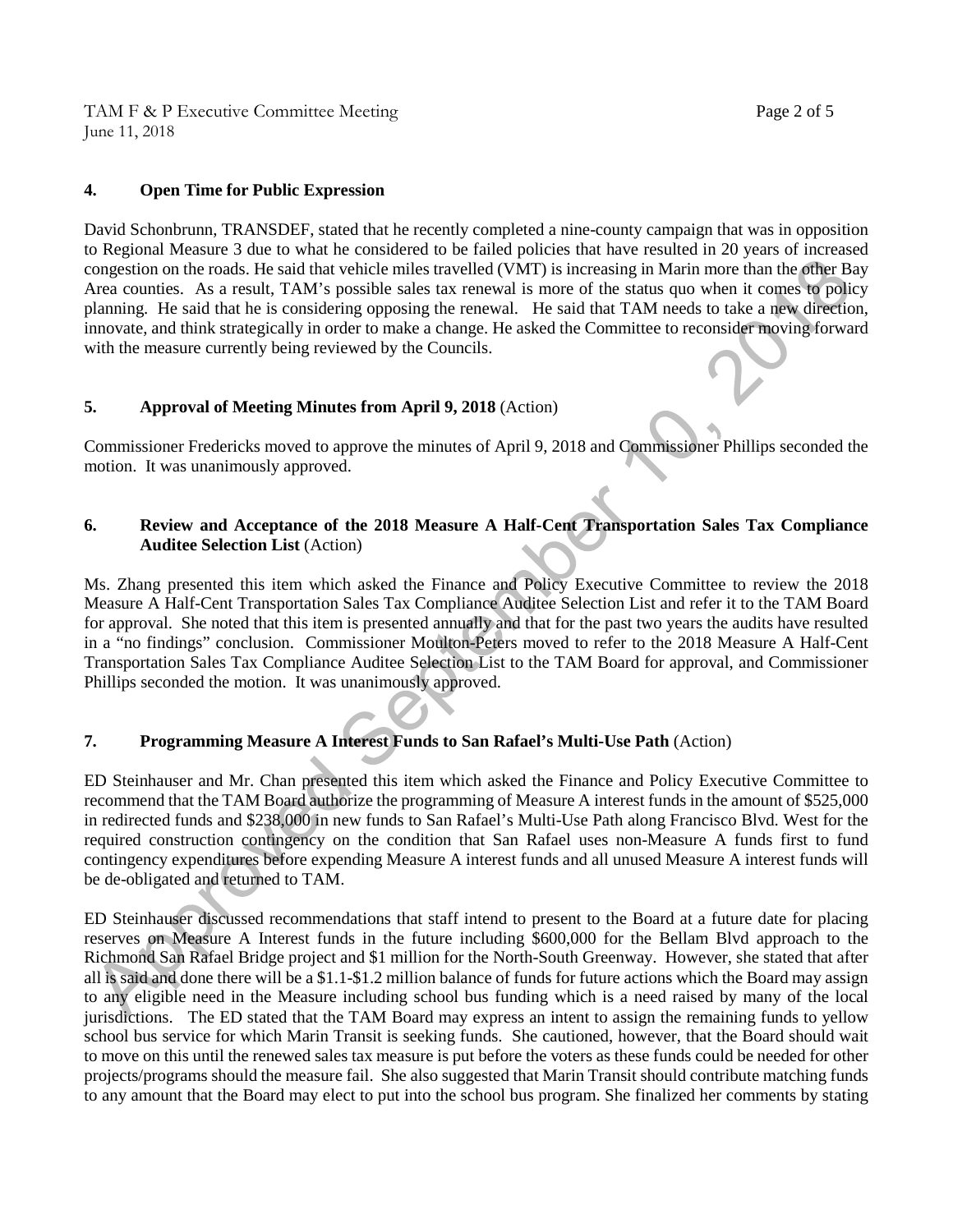TAM F & P Executive Committee Meeting Page 3 of 5 June 11, 2018

that she raised the idea of using this funding for school busses as part of a broader conversation because of the demand for this service that she's heard as well as the congestion relief that may come as a result.

Mr. Chan added that a condition has been placed on programming the money to the multi-use path. He explained that because this is for contingency, the City of San Rafael agrees to prioritize the return of the funding to TAM.

Commissioner Fredericks spoke about the yellow school bus program and suggested that there is an opportunity to create a program for an apportionment of the costs among all the participating agencies who provide service and the agencies requesting those services.

ED said that it was her understanding that in the coming year, Marin Transit will look to create an equitable distribution to all school district jurisdictions for yellow school busses.

Commissioner Fredericks suggested that it was premature to consider assigning funds from the interest account and ED Steinhauser said that it is available to the TAM Board to do so and she added that she is hearing from many Councils that this is their top priority. She added that funds for the yellow school busses are limited in the new measure. She reiterated that the Board could express their intent to assign interest funding but not move forward until the results of the measure on the November ballot are known.

Commissioner Fredericks then asked, as a councilmember from her jurisdiction, if there is a way to express an intent to use the TAM interest funds in some fashion for yellow bus. ED Steinhauser replied that if this is a priority to the Commissioner, she suggested that when she presents to her Council, she could state that the Board is looking favorably, without taking any decisive action at this point, and have indicated an interest and expressed an intent to increase funding for yellow school busses.

Commissioner Moulton-Peters thanked staff for presenting this information in such a clear fashion and that she thought this was a good solution to assist the City of San Rafael with their funding shortfall.

Commissioner Fredericks moved to recommend to the full TAM Board to authorize the programming of Measure A interest funds in the amount of \$525,000 in redirected funds and \$238,000 in new funds to San Rafael's Multi-Use Path along Francisco Blvd. West for the required construction contingency on the condition that San Rafael uses non-Measure A funds first before expending Measure A interest funds and all unused Measure A interest funds will be de-obligated and returned to TAM and that the TAM Board express an intent to look at other available interest funding to use on the yellow school bus program. Commissioner Phillips seconded the motion. It was unanimously approved.

#### **8. Safe Routes to Schools Contract Approval** (Action)

Derek McGill presented this item which asked the Committee to refer this item to the TAM Board to authorize the Safe Routes to Schools Contract to Parisi Transportation Consultants, in the amount not to exceed \$2.85 million for a three-year period with two optional one-year extensions. He reviewed the process used to seek qualified firms, the selection of Parisi Transportation Consultants, and the expanded scope of the program and the contract term of 3 years with 2 one-year extensions at a total not-to-exceed amount of \$2.85 million for the three-year term.

Regarding quantifying greenhouse gas emission reduction within this program, Commissioner Moulton-Peters cited the example of children biking to Mill School and who use the Active for Me program which tracks the number of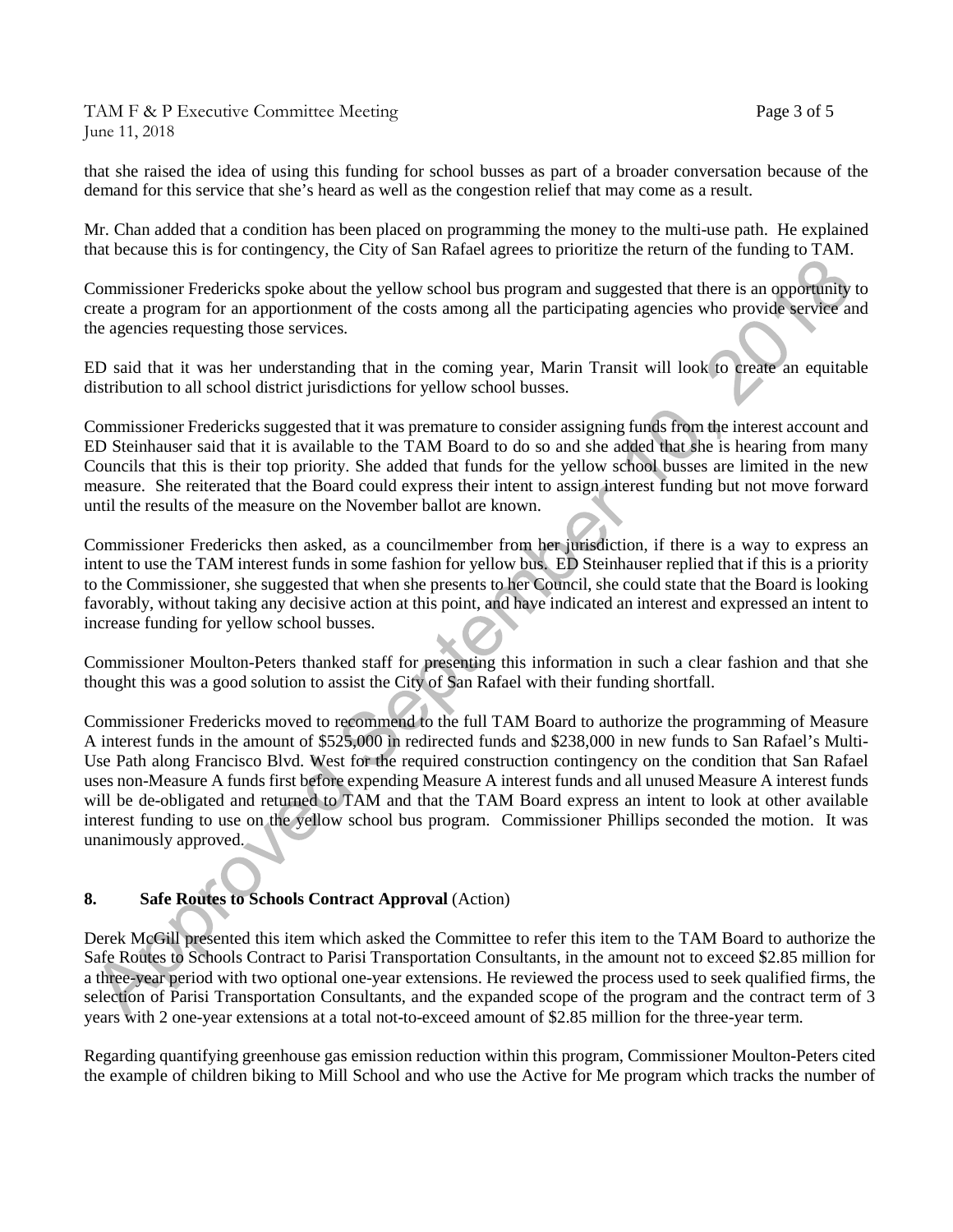TAM F & P Executive Committee Meeting Page 4 of 5 June 11, 2018

miles they bike. She asked that this program and others like it be considered when attempting to accurately measure progress.

The Chair opened the item to public comment.

Seeing none, she closed the item to public comment.

Commissioner Moulton-Peters made a motion to refer this item to the TAM Board to authorize the Safe Routes to Schools Contract to Parisi Transportation Consultants, in the amount not to exceed \$2.85 million for a three-year period with two optional one-year extensions which was seconded by Commissioner Fredericks. The motion passed unanimously.

ED Steinhauser commented that the success of this program is, due in part, to the excellent work of David Parisi and Wendi Kallins.

# **9. Award of Contract for Crossing Guard Services** (Action)

Dan Cherrier, Principal Project Manager, presented this item which asked the Committee to refer this item to the full TAM Board to authorize the Executive Director to enter into an agreement with All City Management Services for a Not to Exceed Amount of \$10,200,000 for Crossing Guard Services, under a five-year Contract to terminate July 31, 2023. Actual budget to be approved each year by the TAM Board.

Mr. Cherrier introduced Mr. James O'Brien, program consultant, who reviewed the history of the program and a request for proposals issued last spring for these services, the interview process, including the make-up of the panel, the scoring process, and the two applicants interviewed. He noted that All City Management Services (ACMS) was selected over American Guard Services (AGS) and he explained the reason for this selection.

In response to a question from the Chair as to the difference in pricing between the two proposals, Mr. Cherrier stated that it was \$900,000 on face value over the life of the 5-year contract.

Commissioner Phillips asked who the surrounding counties use for this type of service. Mr. Cherrier replied that there are three ways to provide crossing guard services: 1) contract with AGS; 2) contract with ACMS; or 3) operate the services in-house as in the case of the county of San Francisco. He added that Sonoma and Napa counties use ACMS while AGS has contracts in the East Bay and in several counties in Southern California.

Commissioner Phillips commented that the length of the contract - five years - seemed like an extended period of time given that TAM had experienced performance issues with ACMS in the past. Mr. Cherrier explained that the performance issues with ACMS occurred in 2008-2009 and because of that, TAM switched to AGS. However, TAM returned to using ACMS from 2013-2018 and that period has been without incident.

ED Steinhauser noted that staff advertised for a five-year contract in order to reduce the cost to provide these services and provide as many guards as possible.

Commissioner Phillips asked whether there is flexibility within the contract to add or reduce the number of guards used. Mr. Cherrier responded in the affirmative and stated ACMS does demand a minimum number that TAM may